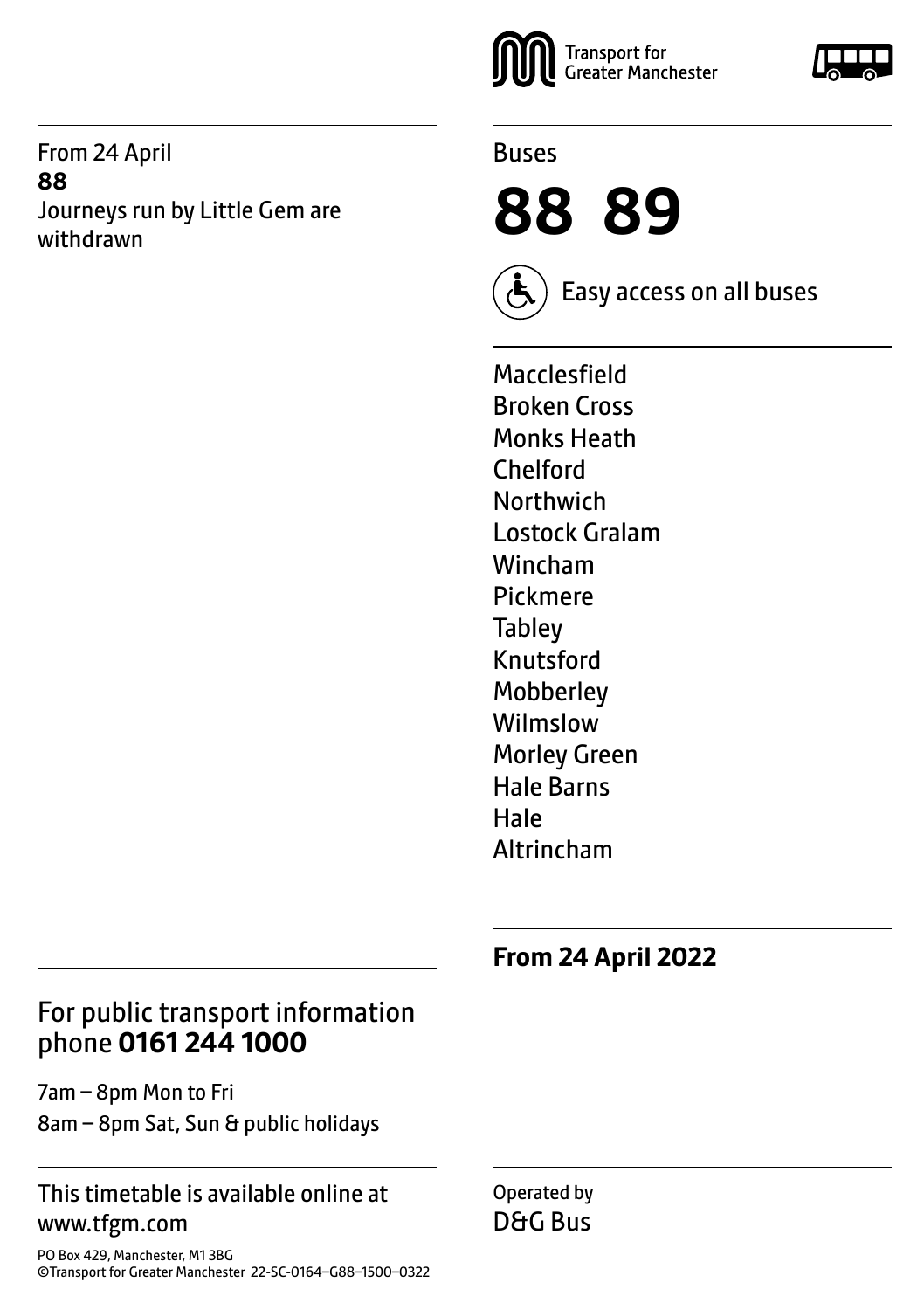## Additional information

## Alternative format

To ask for leaflets to be sent to you, or to request large print, Braille or recorded information phone 0161 244 1000 or visit www.tfgm.com

### Easy access on buses



 Journeys run with low floor buses have no steps at the entrance, making getting on and off easier. Where shown, low floor buses have a ramp for access and a dedicated space for wheelchairs and pushchairs inside the bus. The bus operator will always try to provide easy access services where these services are scheduled to run.

## Using this timetable

Timetables show the direction of travel, bus numbers and the days of the week. Main stops on the route are listed on the left. Where no time is shown against a particular stop, the bus does not stop there on that journey. Check any letters which are shown in the timetable against the key at the bottom of the page.

## Where to find information about service changes

www.tfgm.com Bus station posters Leaflets from outlets.

## Tickets and information

Bus companies offer a range of tickets for use on their own buses. For travel on any service in the County, use System One tickets, including DaySaver. Travelshops provide tickets, information and journey planning advice on buses, trains and trams for work and pleasure.

## Using the 24 hour clock

Times are shown in four figures. The first two are the hour and the last two are the minutes.

0753 is 53 minutes past 7am 1953 is 53 minutes past 7pm



## Operator details

**D&G Bus** Mossfield Road Stoke-on-Trent ST3 5BW Telephone 01270 252970 Email info@dgbus.co.uk

## **Travelshops**

#### **Altrincham Interchange**

Mon to Fri 6.40am to 8.20pm Saturday 7.10am to 8.20pm Sunday 9.20am to 4.50pm\* \*Including public holidays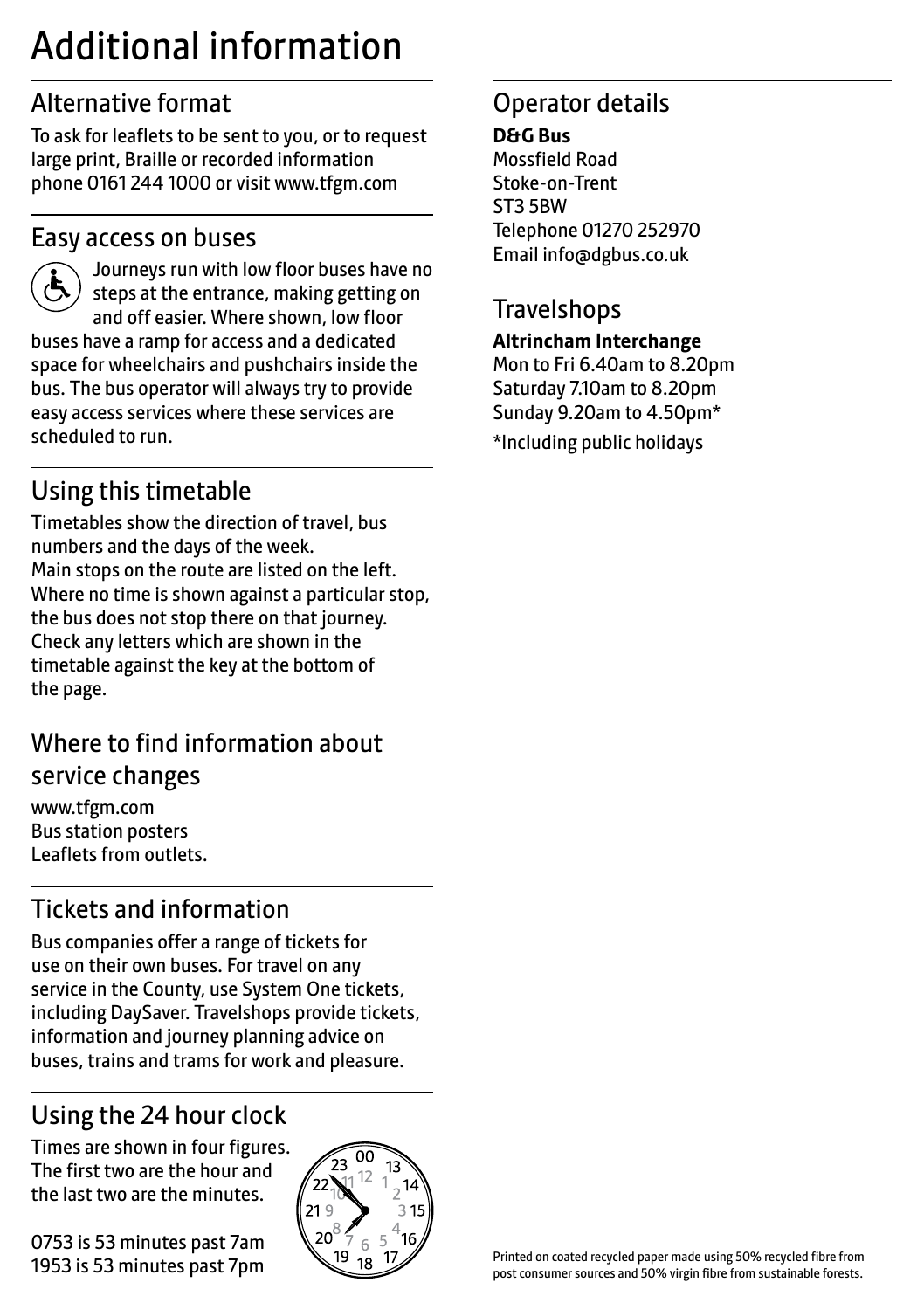## Macclesfield — Knutsford — Mobberley — Wilmslow — Altrincham 88

## Mondays to Fridays

| Macclesfield, Bus Station      |      |      | 0705 |      | 0820   |      | 1045 |      | 1245 |      | 1445 |      | 1645 | 1815 |  |  |
|--------------------------------|------|------|------|------|--------|------|------|------|------|------|------|------|------|------|--|--|
| Macclesfield Hospital          |      |      | 0713 |      | 0835   |      | 1054 |      | 1254 |      | 1454 |      | 1654 | 1825 |  |  |
| <b>Chelford, Station Road</b>  |      |      | 0728 |      | 0850   |      | 1108 |      | 1308 |      | 1508 |      | 1708 | 1840 |  |  |
| Over Peover, The Dog           |      |      |      |      |        |      | 1113 |      | 1313 |      | 1513 |      | 1713 |      |  |  |
| Ollerton, Post Office          |      |      |      |      |        |      | 1121 |      |      |      | 1521 |      | 1721 |      |  |  |
| Knutsford, Beggarmans Lane     |      |      |      |      |        |      |      |      | 1322 |      |      |      |      |      |  |  |
| Knutsford, Bus Station arr     |      |      | 0743 |      | 0913 b |      | 1127 | h    | 1327 | b    | 1527 |      | 1727 | 1904 |  |  |
| Knutsford, Bus Station dep     |      | 0710 |      | 0820 | 0925   | 1030 | 1130 | 1230 | 1330 | 1435 | 1535 | 1635 | 1735 | 1905 |  |  |
| Shaw Heath, Falcon Bearer      |      | 0720 |      | 0833 | 0940   | 1040 | 1140 | 1240 | 1340 | 1445 | 1545 | 1645 | 1745 | 1915 |  |  |
| Mobberley, Bucklow Avenue      |      | 0724 |      | 0838 | 0943   | 1043 | 1143 | 1243 | 1343 | 1448 | 1549 | 1649 | 1749 | 1918 |  |  |
| Wilmslow, Chapel Lane Shops    |      | 0738 |      | 0852 | 0957   | 1057 | 1157 | 1257 | 1357 | 1502 | 1603 | 1703 | 1803 | 1930 |  |  |
| <b>Wilmslow, Train Station</b> |      | 0746 |      | 0900 | 1004   | 1104 | 1204 | 1304 | 1404 | 1509 | 1610 | 1710 | 1811 | 1936 |  |  |
| Wilmslow, Bank Square arr      |      | 0751 |      | 0904 | 1007   | 1107 | 1207 | 1307 | 1407 | 1512 | 1613 | 1713 | 1816 | 1939 |  |  |
| Wilmslow, Bank Square dep      | 0625 | 0753 |      | 0908 | 1009   | 1109 | 1209 | 1309 | 1409 | 1519 | 1615 | 1715 | 1818 |      |  |  |
| Morley Green, Church           |      | 0802 |      | 0918 | 1019   | 1119 | 1219 | 1319 | 1419 | 1529 |      | 1723 |      |      |  |  |
| Hale Barns, Booths             | 0645 | 0813 |      | 0930 | 1029   | 1129 | 1229 | 1329 | 1429 | 1539 | 1635 | 1735 | 1837 |      |  |  |
| Altrincham, Interchange        | 0655 | 0825 |      | 0940 | 1040   | 1140 | 1240 | 1340 | 1440 | 1550 | 1645 | 1745 | 1845 |      |  |  |
|                                |      |      |      |      |        |      |      |      |      |      |      |      |      |      |  |  |

Bus 88 is provided with the financial support of Cheshire East Council and Transport for Greater Manchester

b – Starts from Northwich as bus 89. Please see timetable later in this leaflet for details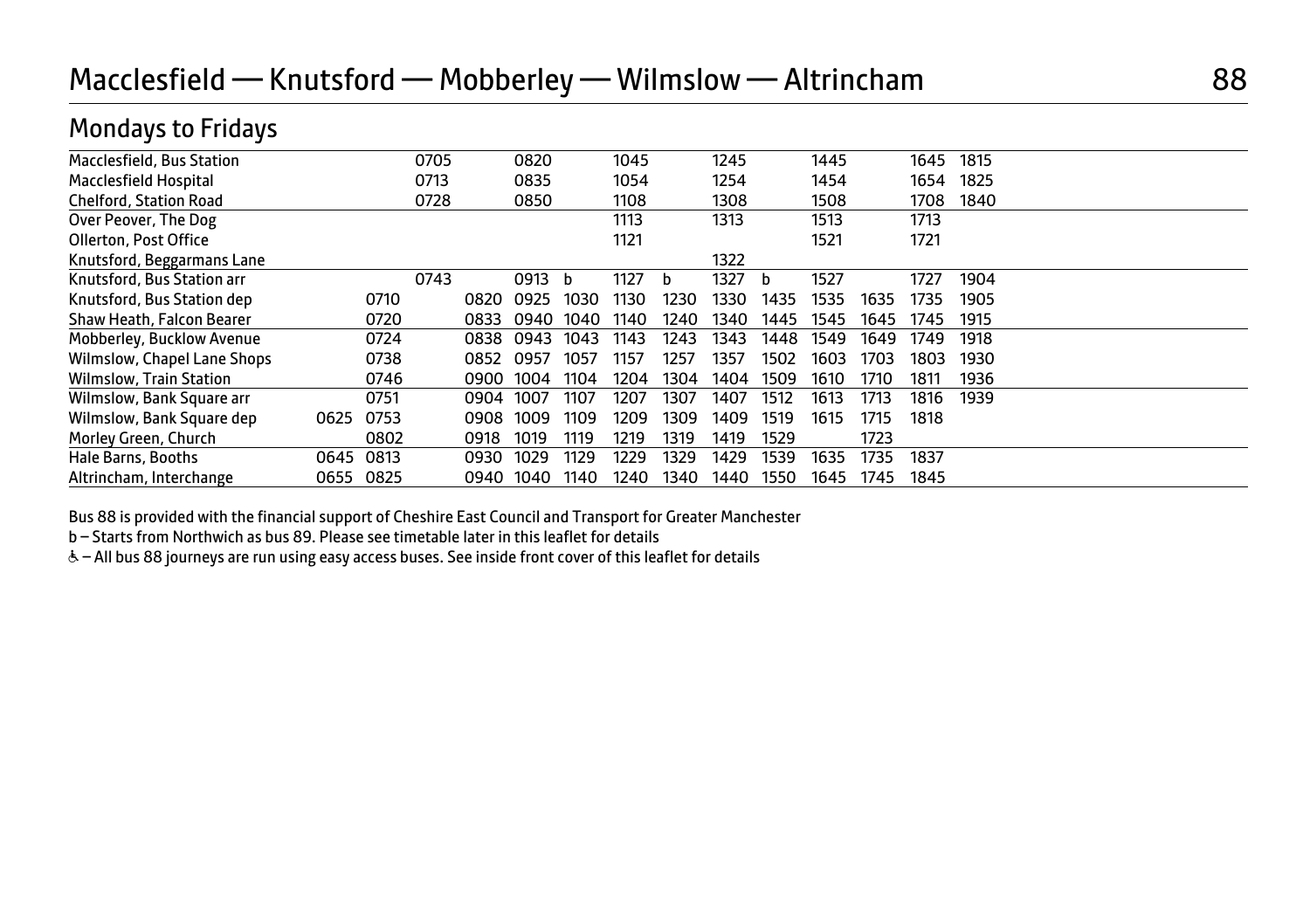## **Saturdays**

| <b>Macclesfield, Bus Station</b> |      |           | 0845 |      | 1045 |      | 1245 |      | 1445 |      | 1645 |  |
|----------------------------------|------|-----------|------|------|------|------|------|------|------|------|------|--|
| Macclesfield Hospital            |      |           | 0854 |      | 1054 |      | 1256 |      | 1454 |      | 1654 |  |
| <b>Chelford, Station Road</b>    |      |           | 0908 |      | 1108 |      | 1308 |      | 1508 |      | 1708 |  |
| Over Peover, The Dog             |      |           | 0913 |      | 1113 |      | 1313 |      | 1513 |      | 1713 |  |
| Ollerton, Post Office            |      |           | 0921 |      | 1121 |      |      |      | 1521 |      | 1721 |  |
| Knutsford, Beggarmans Lane       |      |           |      |      |      |      | 1322 |      |      |      |      |  |
| Knutsford, Bus Station arr       |      | b         | 0927 | b    | 1127 | b    | 1327 | b    | 1527 | b    | 1727 |  |
| Knutsford, Bus Station dep       | 0730 | 0830      | 0930 | 1030 | 1130 | 1230 | 1330 | 1430 | 1530 | 1630 | 1730 |  |
| Shaw Heath, Falcon Bearer        | 0740 | 0840      | 0940 | 1040 | 1140 | 1240 | 1340 | 1440 | 1540 | 1640 | 1740 |  |
| Mobberley, Bucklow Avenue        | 0743 | 0843      | 0943 | 1043 | 1143 | 1243 | 1343 | 1443 | 1543 | 1643 | 1743 |  |
| Wilmslow, Chapel Lane Shops      | 0757 | 0857      | 0957 | 1057 | 1157 | 1257 | 1357 | 1457 | 1557 | 1657 | 1757 |  |
| <b>Wilmslow, Train Station</b>   | 0804 | 0904      | 1004 | 1104 | 1204 | 1304 | 1404 | 1504 | 1604 | 1704 | 1804 |  |
| Wilmslow, Bank Square arr        | 0807 | 0907      | 1007 | 1107 | 1207 | 1307 | 1407 | 1507 | 1607 | 1707 | 1807 |  |
| Wilmslow, Bank Square dep        | 0809 | 0909      | 1009 | 1109 | 1209 | 1309 | 1409 | 1509 | 1609 | 1709 | 1809 |  |
| Morley Green, Church             | 0819 | 0919      | 1019 | 1119 | 1219 | 1319 | 1419 | 1519 | 1619 | 1719 | 1819 |  |
| Hale Barns, Booths               | 0829 | 0929      | 1029 | 1129 | 1229 | 1329 | 1429 | 1529 | 1629 | 1729 | 1829 |  |
| Altrincham, Interchange          |      | 0840 0940 | 1040 | 1140 | 1240 | 1340 | 1440 | 1540 | 1640 | 1740 | 1840 |  |

Bus 88 does not run on Sundays or public holidays

Bus 88 is provided with the financial support of Cheshire East Council and Transport for Greater Manchester

b – Starts from Northwich as bus 89. Please see timetable later in this leaflet for details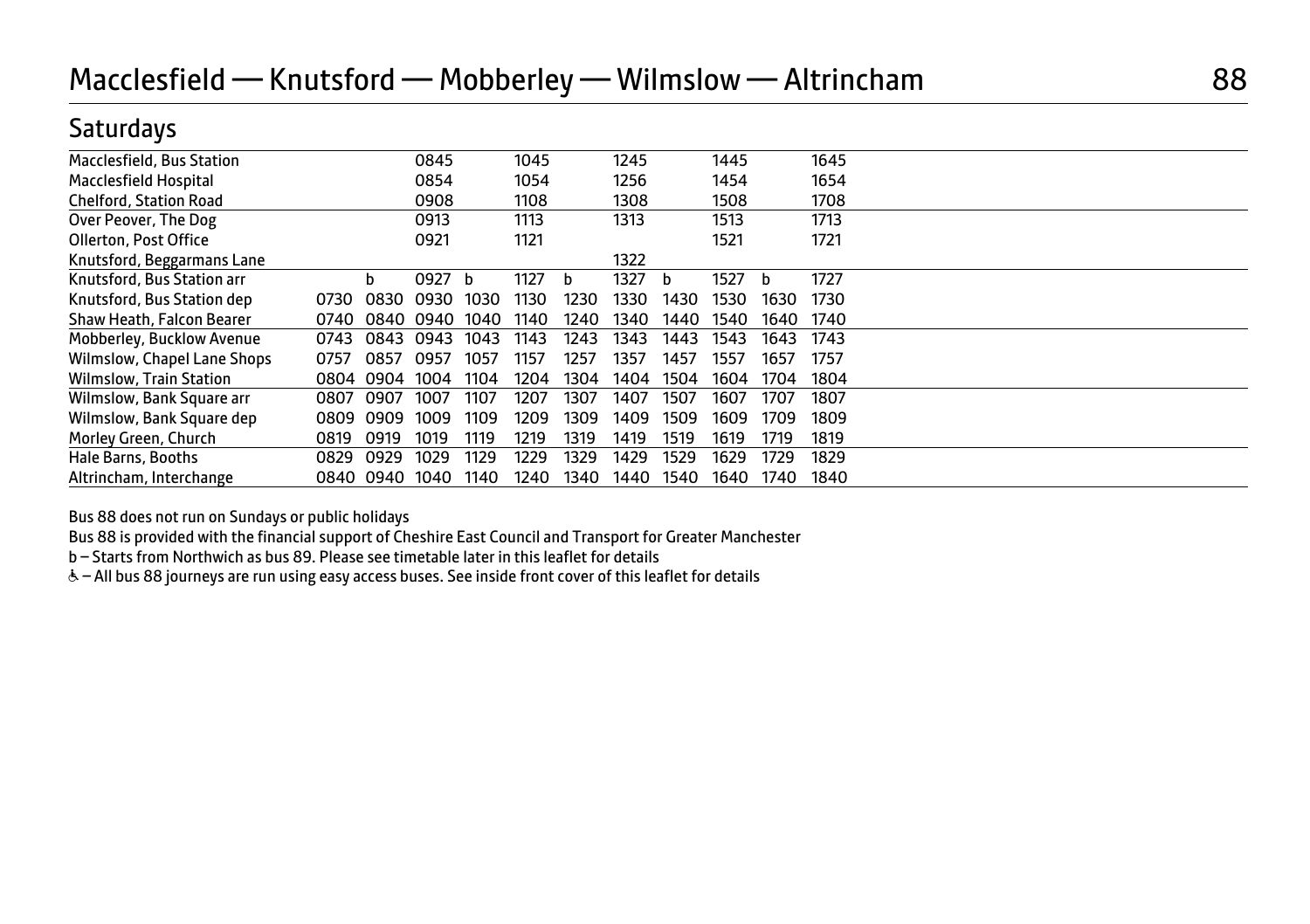## Altrincham — Wilmslow — Mobberley — Knutsford — Macclesfield 88

## Mondays to Fridays

| Altrincham, Interchange        |      |      | 0703 | 0830 |        | 0945 | 1045 | 1145 | 1245 | 1345 | 1445 | 1555 | 1650 | 1750 | 1850 |  |
|--------------------------------|------|------|------|------|--------|------|------|------|------|------|------|------|------|------|------|--|
| Hale Barns, Booths             |      |      | 0714 | 0843 |        | 0956 | 1056 | 1156 | 1256 | 1356 | 1456 | 1611 | 1702 | 1802 | 1900 |  |
| Morley Green, Church           |      |      |      |      |        | 1005 | 1105 | 1205 | 1305 | 1405 | 1505 | 1619 |      | 1811 |      |  |
| Wilmslow, Bank Square arr      |      |      | 0736 | 0904 |        | 1015 | 1115 | 1215 | 1315 | 1415 | 1515 | 1627 | 1734 | 1824 | 1922 |  |
| Wilmslow, Bank Square dep      | 0630 |      | 0738 | 0907 |        | 1018 | 1118 | 1218 | 1318 | 1418 | 1518 | 1630 | 1735 | 1825 | 1925 |  |
| <b>Wilmslow, Train Station</b> | 0633 |      | 0741 | 0910 |        | 1021 | 1121 | 1221 | 1321 | 1421 | 1521 | 1633 | 1739 | 1828 | 1928 |  |
| Wilmslow, Chapel Lane Shops    | 0638 |      | 0746 | 0916 |        | 1028 | 1128 | 1228 | 1328 | 1428 | 1528 | 1639 | 1746 | 1833 | 1933 |  |
| Mobberley, Bucklow Avenue      | 0652 |      | 0800 | 0930 |        | 1042 | 1142 | 1242 | 1342 | 1442 | 1542 | 1652 | 1758 | 1845 | 1945 |  |
| Shaw Heath, Falcon Bearer      | 0655 |      | 0805 | 0933 |        | 1045 | 1145 | 1245 | 1345 | 1445 | 1545 | 1655 | 1801 | 1848 | 1948 |  |
| Knutsford, Bus Station arr     | 0705 |      | 0815 | 0945 |        | 1055 | 1155 | 1255 | 1355 | 1455 | 1555 | 1710 | 1813 | 1858 | 1958 |  |
| Knutsford, Bus Station dep     |      | 0730 |      |      | 0958 c |      | 1158 |      | 1358 |      | 1558 | 1715 | 1815 |      |      |  |
| Knutsford, Beggarmans Lane     |      |      |      |      | 1001   |      |      |      |      |      |      |      |      |      |      |  |
| Ollerton, Post Office          |      |      |      |      |        |      | 1204 |      | 1404 |      | 1604 |      |      |      |      |  |
| Over Peover, The Dog           |      |      |      |      | 1012   |      | 1212 |      | 1412 |      | 1612 |      |      |      |      |  |
| <b>Chelford, Station Road</b>  |      | 0749 |      |      | 1017   |      | 1217 |      | 1417 |      | 1617 | 1740 | 1830 |      |      |  |
| Macclesfield Hospital          |      | 0806 |      |      | 1031   |      | 1231 |      | 1431 |      | 1631 | 1755 | 1846 |      |      |  |
| Macclesfield, Bus Station      |      | 0815 |      |      | 1040   |      | 1240 |      | 1441 |      | 1640 | 1810 | 1855 |      |      |  |

Bus 88 is provided with the financial support of Cheshire East Council and Transport for Greater Manchester

c – Continues to Northwich as bus 89. Please see timetable later in this leaflet for details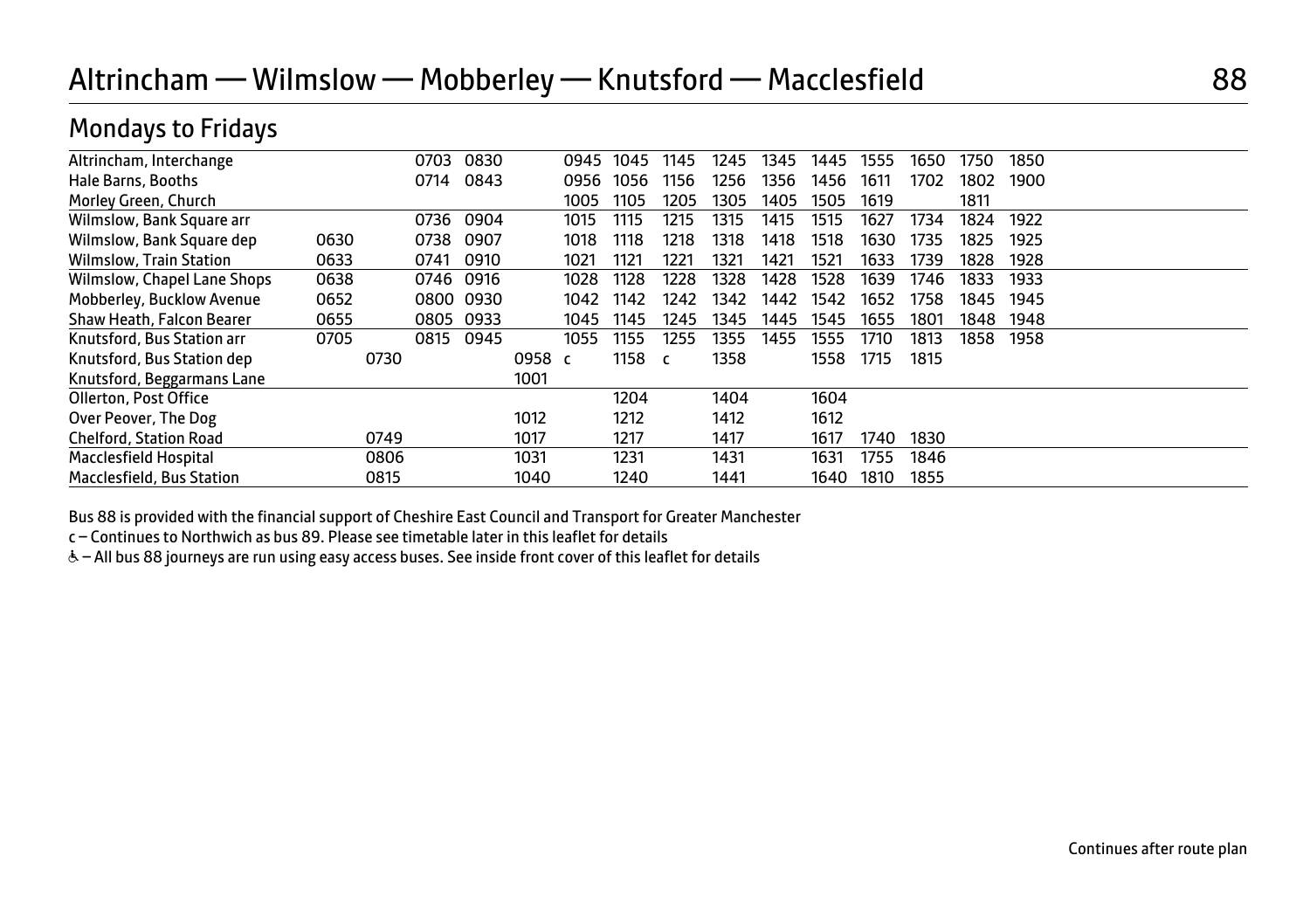# **88 89**



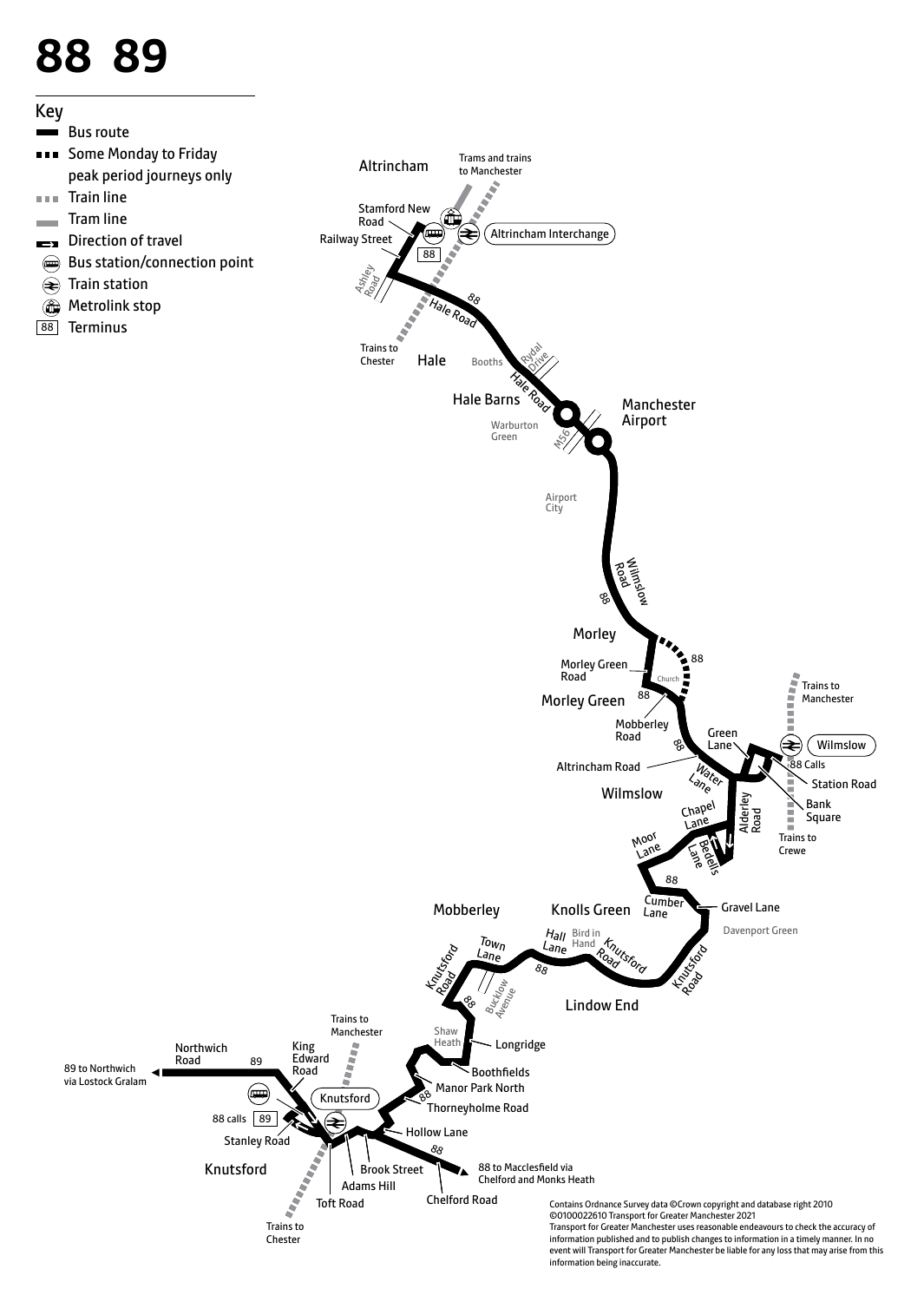## **Saturdays**

| Altrincham, Interchange        |        | 0745 | 0845      | 0945 | 1045   | 1145 | 1245 | 1345 | 1445   | 1545 | 1645 | 1745 |  |
|--------------------------------|--------|------|-----------|------|--------|------|------|------|--------|------|------|------|--|
| Hale Barns, All Saints Church  |        | 0756 | 0856      | 0956 | 1056   | 1156 | 1256 | 1356 | 1456   | 1556 | 1656 | 1756 |  |
| Morley Green, Church           |        | 0805 | 0905      | 1005 | 1105   | 1205 | 1305 | 1405 | 1505   | 1605 | 1705 | 1805 |  |
| Wilmslow, Bank Square arr      |        | 0815 | 0915      | 1015 | 1115   | 1215 | 1315 | 1415 | 1515   | 1615 | 1715 | 1815 |  |
| Wilmslow, Bank Square dep      |        | 0818 | 0918      | 1018 | 1118   | 1218 | 1318 | 1418 | 1518   | 1618 | 1718 | 1818 |  |
| <b>Wilmslow, Train Station</b> |        | 0821 | 0921      | 1021 | 1121   | 1221 | 1321 | 1421 | 1521   | 1621 | 1721 | 1821 |  |
| Wilmslow, Chapel Lane Shops    |        | 0828 | 0928      | 1028 | 1128   | 1228 | 1328 | 1428 | 1528   | 1628 | 1728 | 1828 |  |
| Mobberley, Bucklow Avenue      |        | 0842 | 0942      | 1042 | 1142   | 1242 | 1342 | 1442 | 1542   | 1642 | 1742 | 1842 |  |
| Shaw Heath, Falcon Bearer      |        |      | 0845 0945 | 1045 | 1145   | 1245 | 1345 | 1445 | 1545   | 1645 | 1745 | 1845 |  |
| Knutsford, Bus Station arr     |        | 0855 | 0955      | 1055 | 1155   | 1255 | 1355 | 1455 | 1555   | 1655 | 1755 | 1855 |  |
| Knutsford, Bus Station dep     | 0758 c |      | 0958 c    |      | 1158 c |      | 1358 |      | 1558 c |      |      |      |  |
| Knutsford, Beggarmans Lane     |        |      | 1001      |      |        |      |      |      |        |      |      |      |  |
| Ollerton, Post Office          | 0804   |      |           |      | 1204   |      | 1404 |      | 1604   |      |      |      |  |
| Over Peover, The Dog           | 0812   |      | 1012      |      | 1212   |      | 1412 |      | 1612   |      |      |      |  |
| <b>Chelford, Station Road</b>  | 0817   |      | 1017      |      | 1217   |      | 1417 |      | 1617   |      |      |      |  |
| Macclesfield Hospital          | 0831   |      | 1031      |      | 1231   |      | 1431 |      | 1631   |      |      |      |  |
| Macclesfield, Bus Station      | 0840   |      | 1041      |      | 1241   |      | 1440 |      | 1640   |      |      |      |  |

Bus 88 does not run on Sundays or public holidays

Bus 88 is provided with the financial support of Cheshire East Council and Transport for Greater Manchester

c – Continues to Northwich as bus 89. Please see timetable later in this leaflet for details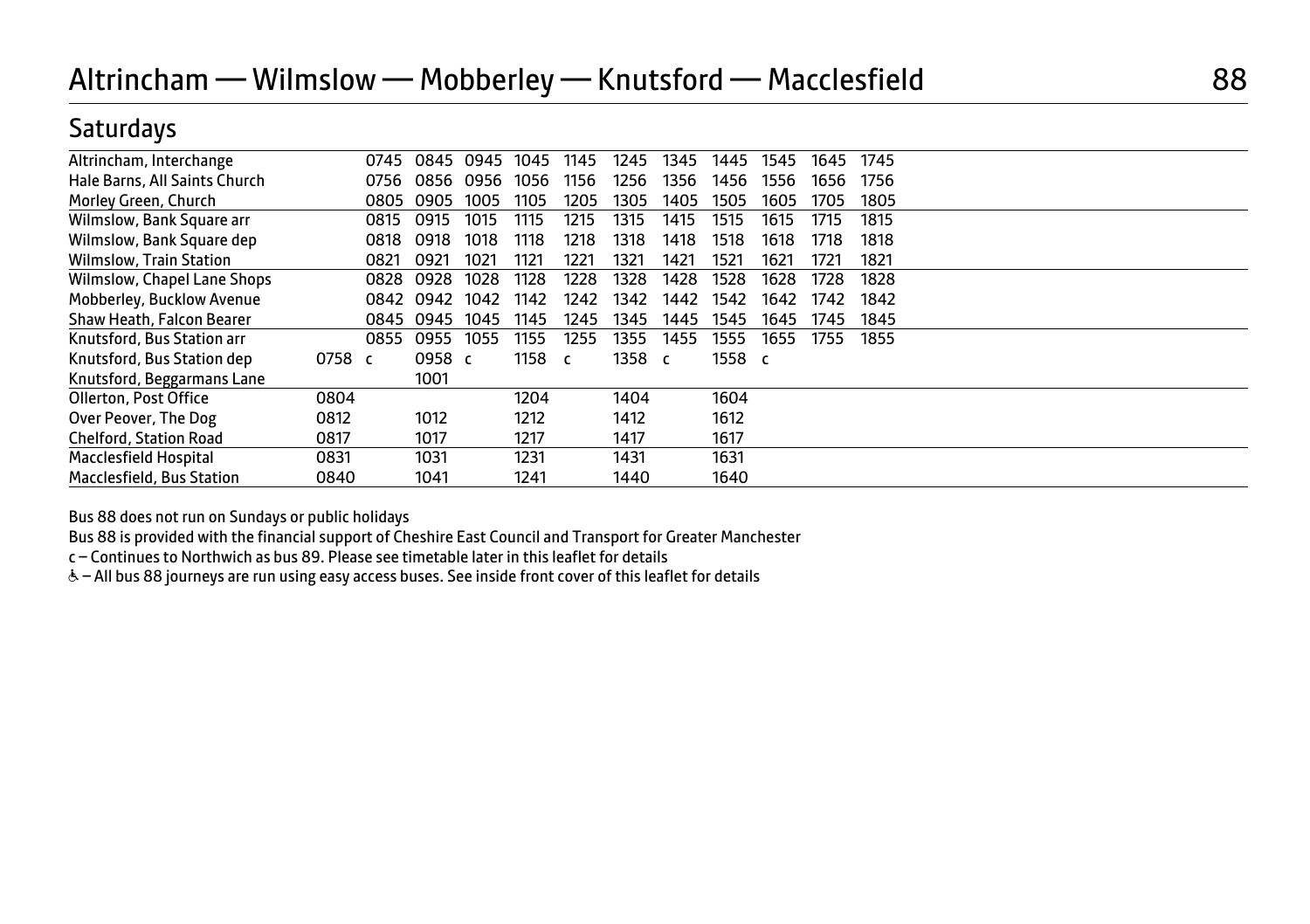## Knutsford — Lostock Gralam — Northwich **89** and 89 Including connections with bus 88 from Altrincham and Wilmslow shown in shaded area

| <b>Mondays to Fridays</b>      |      |      |           |           | Saturdays |      |           |      |  |
|--------------------------------|------|------|-----------|-----------|-----------|------|-----------|------|--|
| Altrincham, Interchange        |      |      | 0945 1145 | 0745      | 0945      | 1145 | 1345      | 1545 |  |
| Hale Barns, Booths             |      |      | 0956 1156 | 0756      | 0956      | 1156 | 1356      | 1556 |  |
| Morley Green, Church           |      | 1005 | 1205      | 0805      | 1005      | 1205 | 1405      | 1605 |  |
| <b>Wilmslow, Bank Square</b>   |      | 1018 | 1218      | 0818      | 1018      | 1218 | 1418      | 1618 |  |
| <b>Wilmslow, Train Station</b> |      | 1021 | 1221      | 0821      | 1021      | 1221 | 1421      | 1621 |  |
| Wilmslow, Chapel Lane Shops    |      | 1028 | 1228      | 0828      | 1028      | 1228 | 1428      | 1628 |  |
| Mobberley, Bucklow Avenue      |      | 1042 | 1242      | 0842 1042 |           | 1242 | 1442 1642 |      |  |
| Shaw Heath, Falcon Bearer      |      | 1045 | 1245      | 0845      | 1045      | 1245 | 1445 1645 |      |  |
| Knutsford, Bus Station arr     |      | 1055 | 1255      | 0855      | 1055      | 1255 | 1455      | 1655 |  |
| Knutsford, Bus Station dep     | 0912 | 1102 | 1302      | 0902      | 1102      | 1302 | 1502      | 1702 |  |
| Pickmere, Red Lion             | 0927 | 1117 | 1317      | 0917      | 1117      | 1317 | 1517      | 1717 |  |
| Wincham, Pear Tree Drive       | 0929 | 1119 | 1319      | 0919      | 1119      | 1319 | 1519      | 1719 |  |
| Lostock Gralam, Langford Road  | 0935 | 1125 | 1325      | 0925      | 1125      | 1325 | 1525      | 1725 |  |
| Northwich, Watling Street      | 0947 | 1137 | 1337      | 0937      | 1137      | 1337 | 1537      | 1737 |  |

Bus 89 does not run on Sundays or public holidays

Bus 89 is provided with the financial support of Cheshire East Council